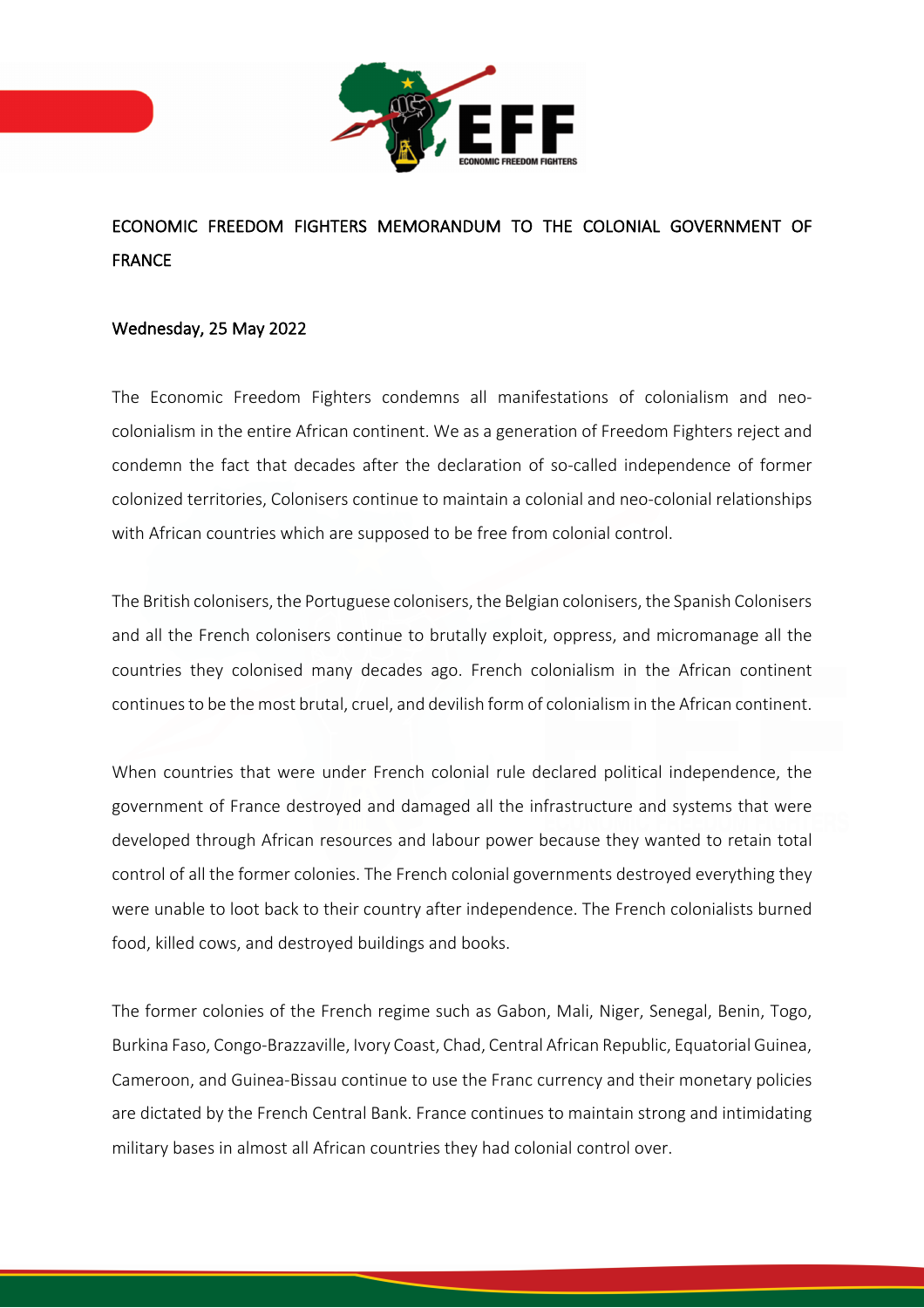African countries that were under French colonial rule are forced to pay colonial taxes and currently pay more than US\$500 BILLION to the French treasury every year and that is separate from the many natural resources French companies continue to loot from the African continent. The colonial pact that France forced all its former colonies to enter into include the following:

- 1. Paying for the infrastructure France built during colonisation.
- 2. Keeping 50 percent of their foreign reserves in the French Treasury. 14 African countries have been doing this for years. Interestingly, these countries can only access 15 percent of their reserves each year. If they need more, they have to borrow it.
- 3. France has the first right to purchase any natural resources discovered.
- 4. French companies have the first right to choose on all government procurement bids.
- 5. Senior military officers are trained in France.
- 6. France has the right to deploy its military in the African countries
- 7. Countries have to make French the official language and the education language.
- 8. Using the French colonial currency.
- 9. Former colonies have to send a reserve report to France.
- 10. Ex-colonies cannot enter into military alliances with other countries without approval from France.
- 11. Ex-colonies are required to join forces with France during war or global crisis.

The French Government and regime have played a direct role in the coup de tats and illegal and unlawful overthrow of many governments in the African continents. France is also responsible for the assassination of many prominent leaders in the African continent. Additionally, France continues to support and anchor nonsensical governments that have no respect for African people. These include the following.

- 1. Burkina Faso, which led to the assassination of Thomas Sankara.
- 2. Guinea
- 3. Central African Republic.
- 4. Chad,
- 5. Mali's instability has always been sponsored by France.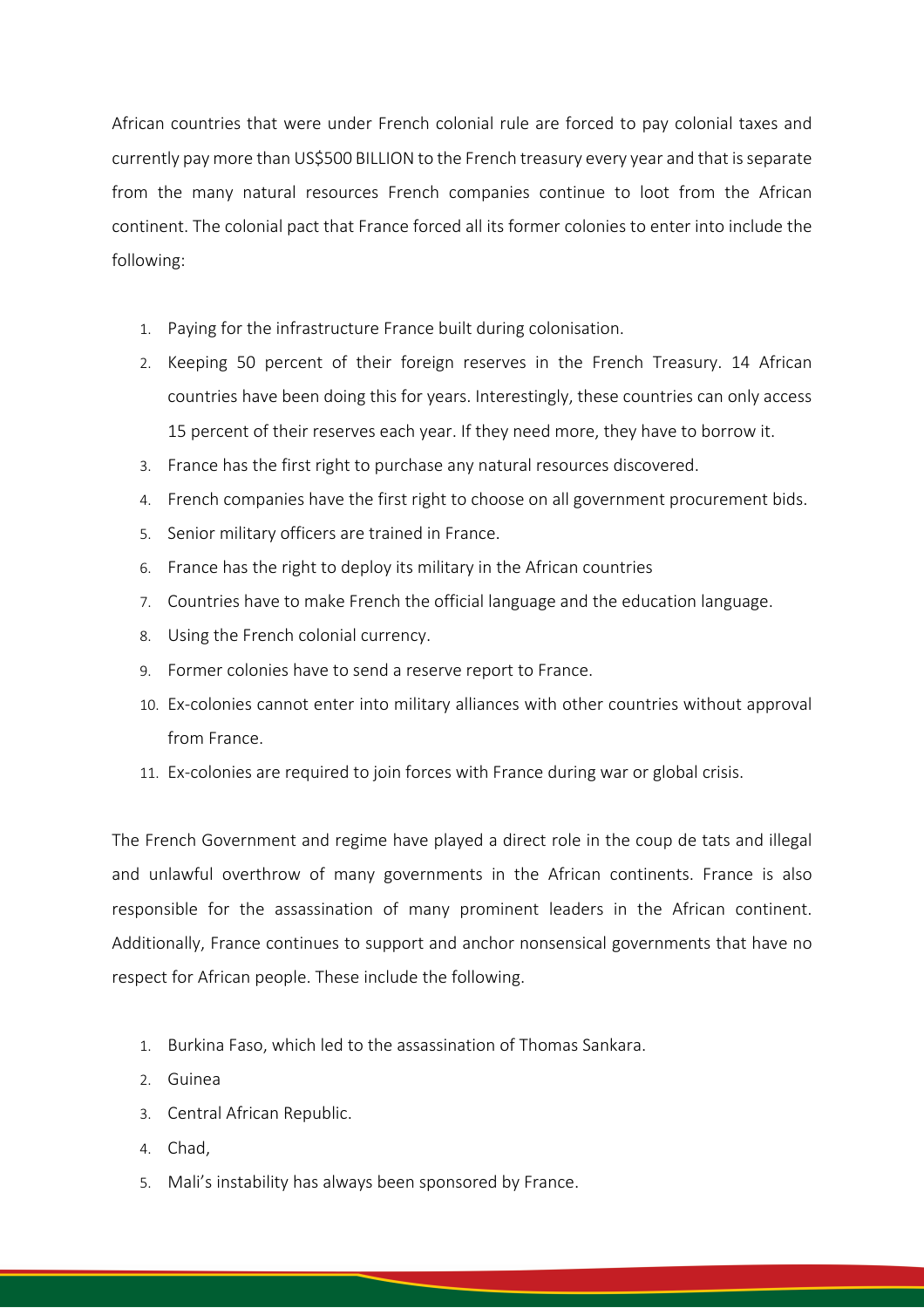- 6. Ivory Coast's illegal arrests of leaders and instability is sponsored by France.
- 7. The continued rulership of Paul Biya in Cameroon is financed and maintained by France.
- 8. The permanent and perpetual destabilisation of the Democratic Republic of Congo is aided by the French government.

We commend and appreciate the work of revolutionary anti-colonial forces that are beginning to undermine French colonialism particularly in Mali and call on all neo-colonised people under the so-called Francophone to reject France's colonial rulership and control. We commend the many anti-colonial and Pan Africanist forces in all the African countries and reiterate our call for the unity of the African continent.

Despite the micromanagement of the former colonies, the French government continuously uses its resources to corruptly influence the internal process of electoral outcomes of Africa's continental organisations such as the African Union and the Pan African Parliament. France continues to identify puppets in different African countries are field them as candidates for important and strategic positions in different continental multilateral organisations.

## DEMANDS.

The Economic Freedom Fighters therefore stands here, in-front of THE embassy of slave traders, colonialists, warmongers, and imperialists, to make the following demands:

- 1. France must grant full independence to all African countries and allow them to determine their own currencies, monetary policies and economic direction.
- 2. France must stop all colonial taxes because it is the wealth of the African continent, the blood and sweat of Africans that built all the infrastructure which African countries are forced to pay for many decades after the so-called independence.
- 3. France must immediately remove all of its military bases which is currently stationed in Africa. This includes but is not limited to, military bases, French soldiers, French aid through arms and any presence of French influence in the armies or militia groups in Africa.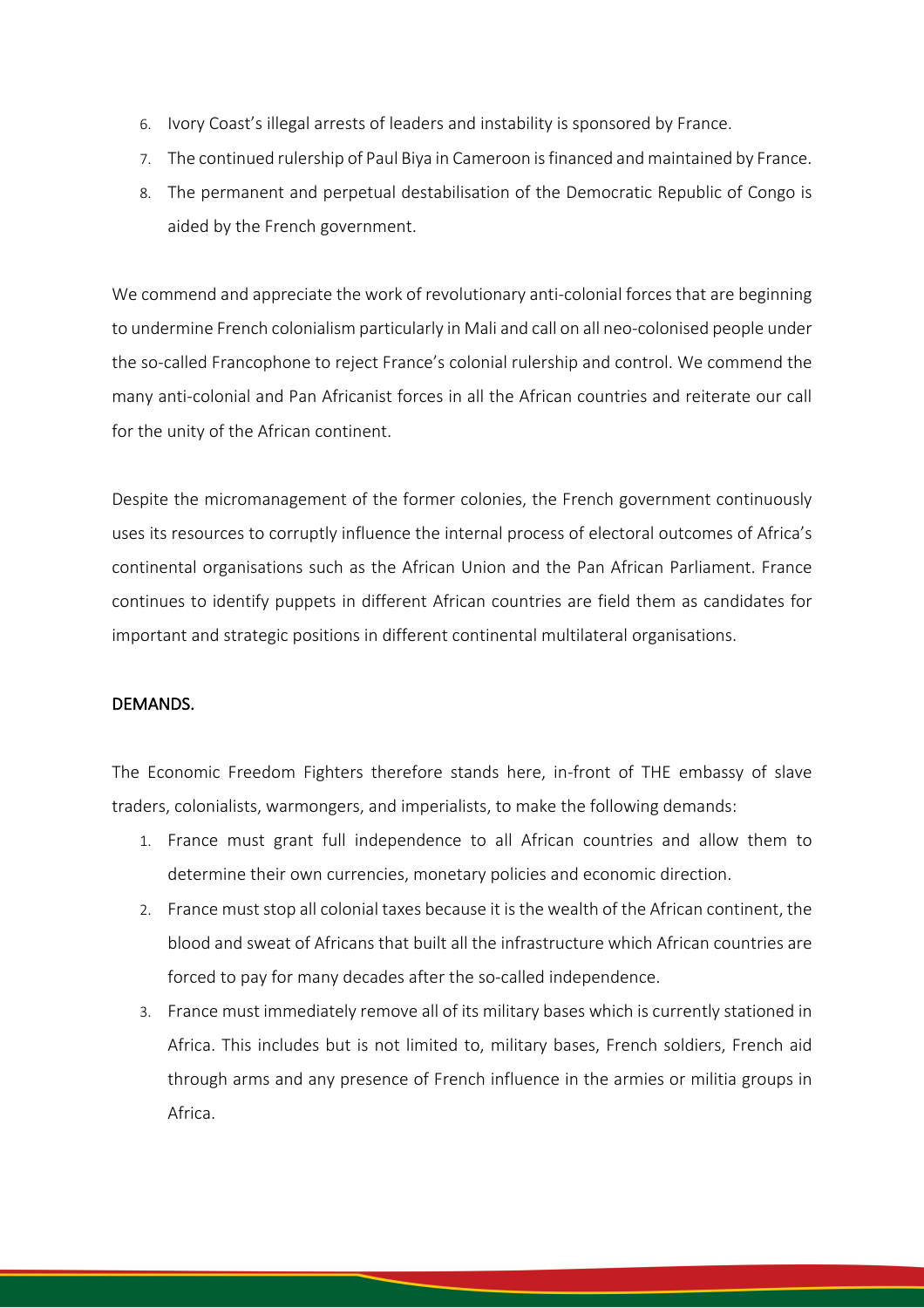- 4. France must desist from interfering in the economic affairs of African countries, through monetary policy and the usage of their currency in West Africa must gradually decrease towards establishing currency systems determined by Africans themselves.
- 5. France must return all mineral or fiscal reserves held by the French Treasury to African nations and any of their former colonies.
- 6. France must pay reparations to all of its former colonies, particularly the architects of the greatest slave rebellion known to humanity, Haiti. Haiti has had its development stunted by a racist global world order, which feared African Independence and the first black-led state.
- 7. The removal of French as an official language in Africa, in favour of a continental reconstruction of African identity, away from the imposition of white civilisations standards and norms as a measure of humanity.
- 8. France must stop its sponsorship of divisions that occur in Africa's continental multilateral institutions particularly the Pan African Parliament and the African Union.

These demands are made to the government of France and sent to all colonial and neo-colonial forces in the African continent including the United Kingdom, Portugal, Spain, Italy, Belgium, Germany, and the United States of America. All forms and manifestations of colonialism in the African continent must be dismantled and it is our obligation as a generation to work fearlessly to dismantle colonial and neo-colonial rule.

The EFF will do everything in its power to destabilise all forms of colonialism in the African continent and will play an unapologetic and leading role in the dismantling of all remnants of colonialism and colonial rule in the African continent.

WE STAND ON THE SHOULDERS OF GREAT ANTI-COLONIAL PAN AFRICANISTS SUCH AS KWAME NKRUMAH, SEKOU TOURE, EMPEROR HAILE SELASIE, BEN BELLA, THOMAS SANKARA, GAMAL ABDEL-NASSER, JULIUS NYERERE, PATRICE LUMUMBA, KENNETH KAUNDA, ROBERT MUGABE, ROBERT SOBUKWE AND MANY PAN AFRICANISTS WHO GENUINELY RESISTED COLONIALISM AND STOOD FOR THE UNITY OF THE AFRICAN CONTINENT.